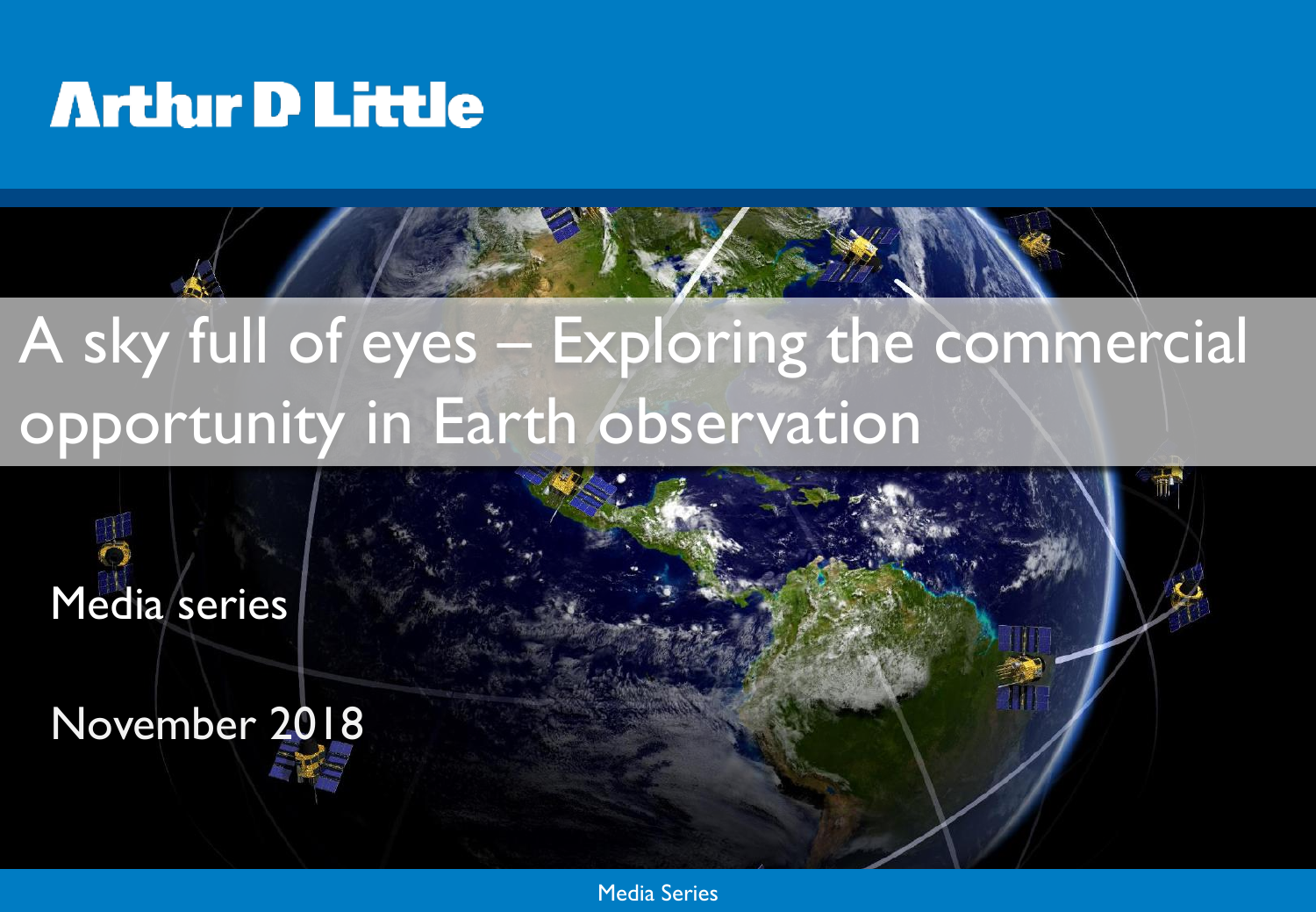#### *Executive briefing November 2018*

## **A sky full of eyes – Exploring the commercial opportunity in Earth observation**

**600+ Earth observation satellites are constantly keeping an eye on us from space – is there a commercial opportunity in Earth watching, and how can companies play in this space?**



## Key insight

600+ Earth observation satellites are orbiting our planet, collecting data and images, as well as monitoring and tracking changes

In eight executive briefing series, Arthur D. Little shares key insight into the commercial opportunity in Earth observation and how companies can play and win in this space. We look into:

- What is Earth observation, and what are its key applications?
- What is driving the interest in Earth observation, and is there a commercial opportunity?
- Where is the sector headed?
- **How to ride the Farth** observation wave and win?

**Next edition:**  Earth observation applications

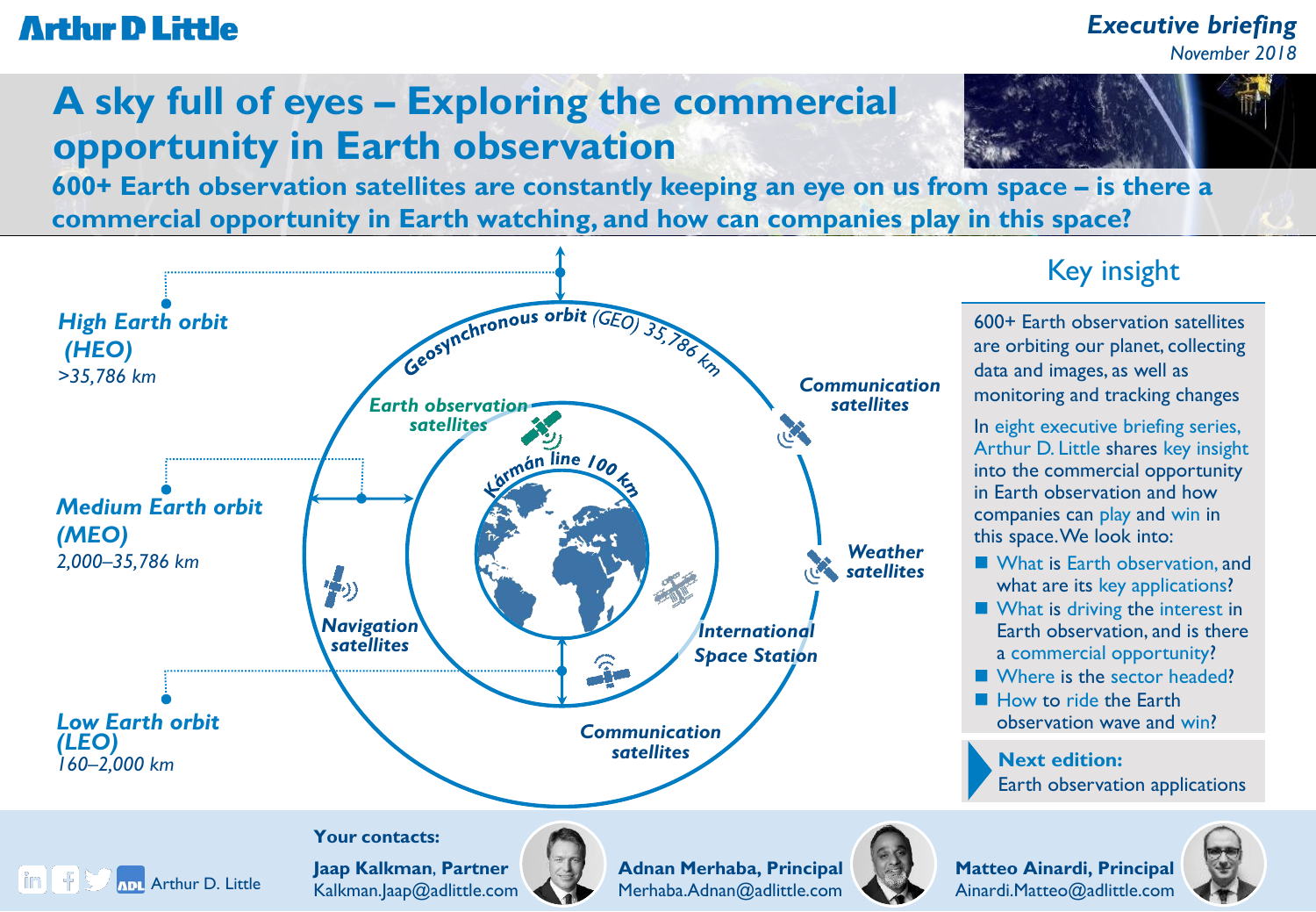in.

#### *Executive briefing November 2018*

## **A sky full of eyes – Exploring the commercial opportunity in Earth observation**



**Analytical solutions based on Earth imagery are used across a wide range of industries, promising high impact and disruptive changes**



## **Your contacts:**

**Jaap Kalkman**, **Partner** Kalkman.Jaap@adlittle.com



**Adnan Merhaba, Principal**



Arthur D. Little Kalkman.Jaap@adlittle.com Merhaba.Adnan@adlittle.com Ainardi.Matteo@adlittle.com **Matteo Ainardi, Principal** Ainardi.Matteo@adlittle.com

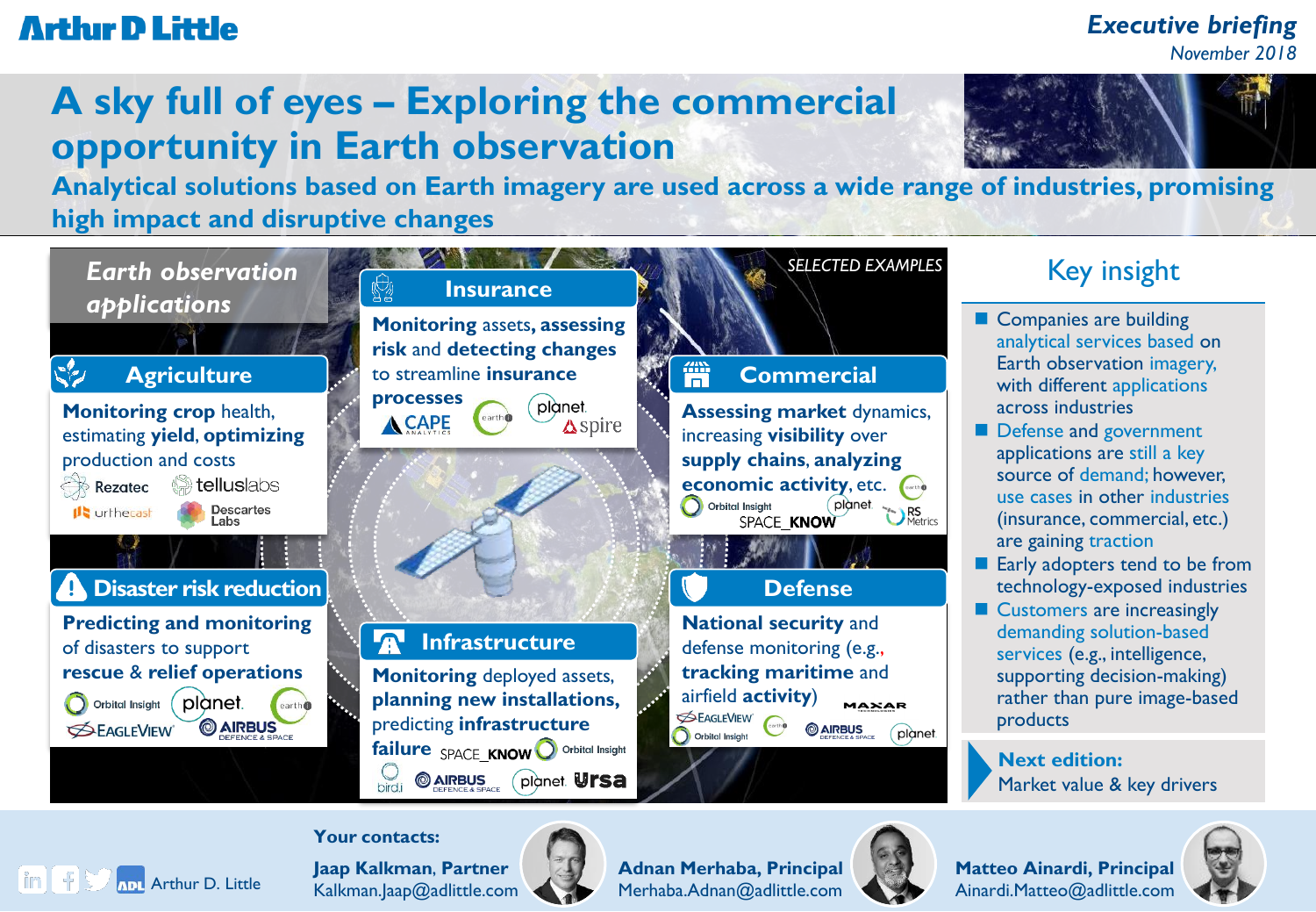#### *Executive briefing November 2018*

## **A sky full of eyes – Exploring the commercial opportunity in Earth observation**

**Cheaper access to space and advances in data analytics will continue driving the double-digit growth of the Earth observation sector**



### Key insight

- **The Earth observation sector** is expected to continue its double-digit growth, driven by:
	- Availability of cheaper SmallSat technologies and decreasing costs of launching and operating satellites, which are making commercial solutions more viable
	- Advances in data analytics and artificial intelligence that make Earth observation solutions more accessible and enable the emergence of new applications across industries

**Next edition:**  Investment dynamics

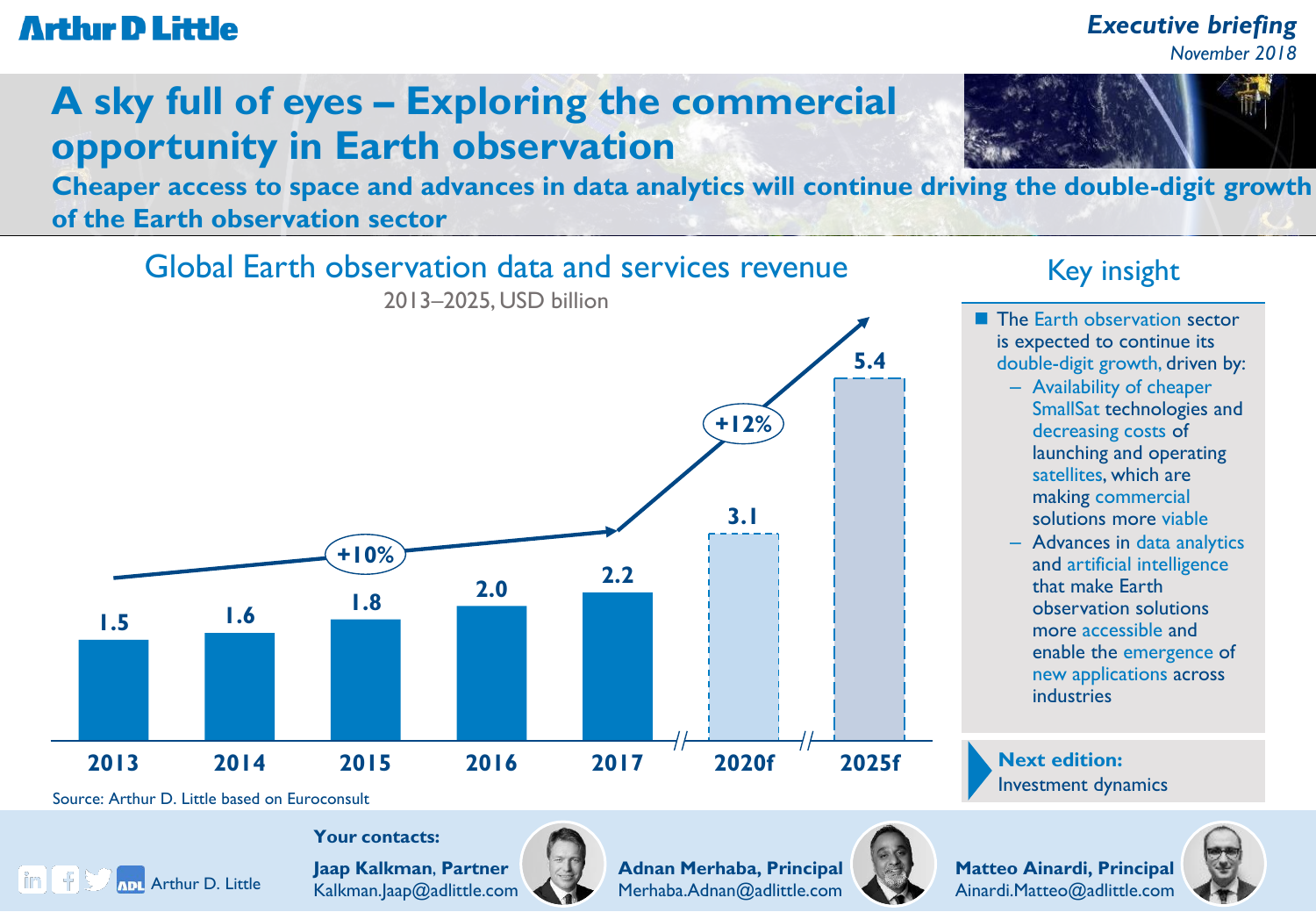### *Executive briefing November 2018*

## **A sky full of eyes – Exploring the commercial opportunity in Earth observation**

**Investor interest in Earth observation start-ups has significantly increased, driven by the expansion of potential use cases and range of clients**



New Earth observation start-ups **Investments in Earth observation start-ups** 

### Key insight

- **Investor interest in Earth** observation has significantly increased over the past 5 years: – Over USD 220 million was invested and over 50 new start-ups were set up – 2017 was a boom year, with a ~9x increase in invested capital compared to the average of the previous 4 years
- **Investor interest is driven by** expansion of use cases/ applications and potential customers (e.g., going beyond government-backed demand)
- New start-up companies are focusing on data analytics

**Next edition:**  M&A trends



Source: Arthur D. Little based on Norther Sky Research

in.

**Jaap Kalkman**, **Partner** Kalkman.Jaap@adlittle.com

**Your contacts:**



**Adnan Merhaba, Principal**



Arthur D. Little Kalkman.Jaap@adlittle.com Merhaba.Adnan@adlittle.com Ainardi.Matteo@adlittle.com **Matteo Ainardi, Principal** Ainardi.Matteo@adlittle.com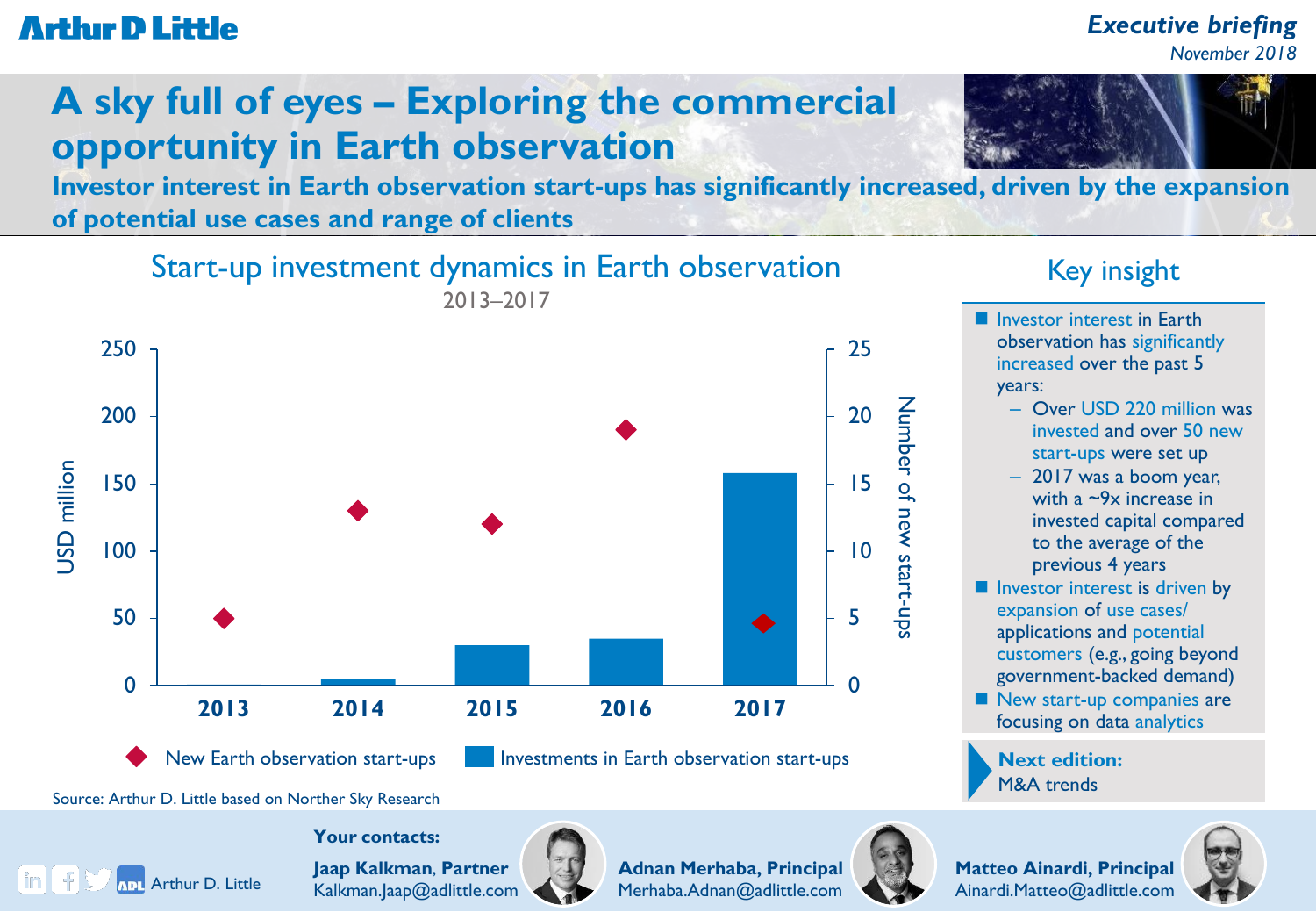#### *Executive briefing November 2018*

## **A sky full of eyes – Exploring the commercial opportunity in Earth observation**

**Existing players are furthering their stake in the sector and extending capabilities from pure satellite operation and image sales to analytics services based on Earth imagery**

*SELECTED EXAMPLES* M&A dynamics in the Earth observation sector



### Key insight

- **The Earth observation sector** is evolving, with key players extending their capabilities:
	- Recent vertical integration deals allow for building a full set of upstream and downstream capabilities (Spaceflight Industries, OpenWhere, etc.)
	- Horizontal mergers (e.g., Planet, Terra Bella & Blackbridge) allow for scale and tapping into adjacent segments
- Value generation is moving from pure image sales towards ability to sell analytical solutions on top of Earth imagery

**Next edition:**  Key business models



**Matteo Ainardi, Principal** Ainardi.Matteo@adlittle.com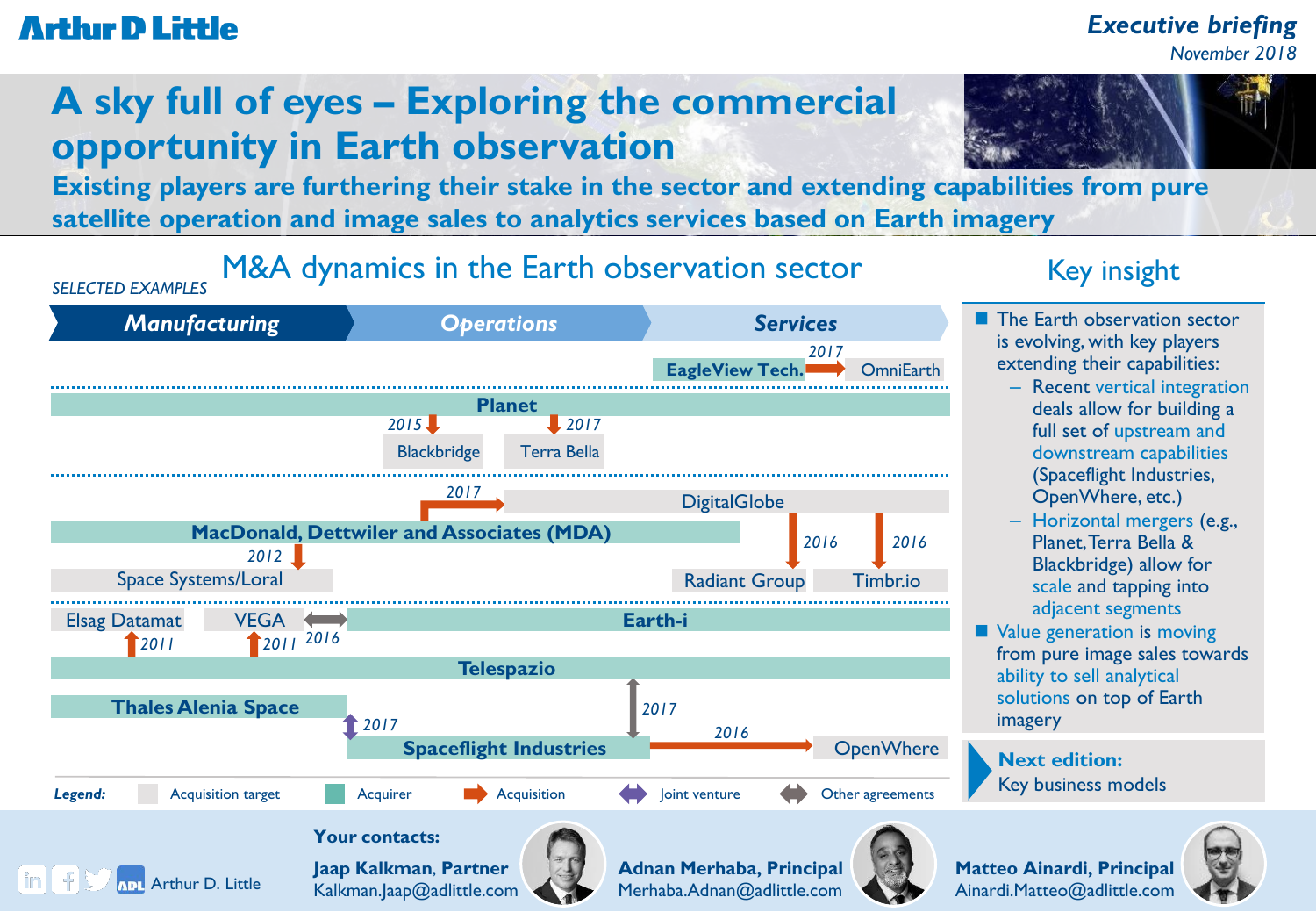#### *Executive briefing November 2018*

## **A sky full of eyes – Exploring the commercial opportunity in Earth observation**

**Successful Earth observation businesses typically adopt one of 2 main business models – captive, government-backed demand or industry-focused model**

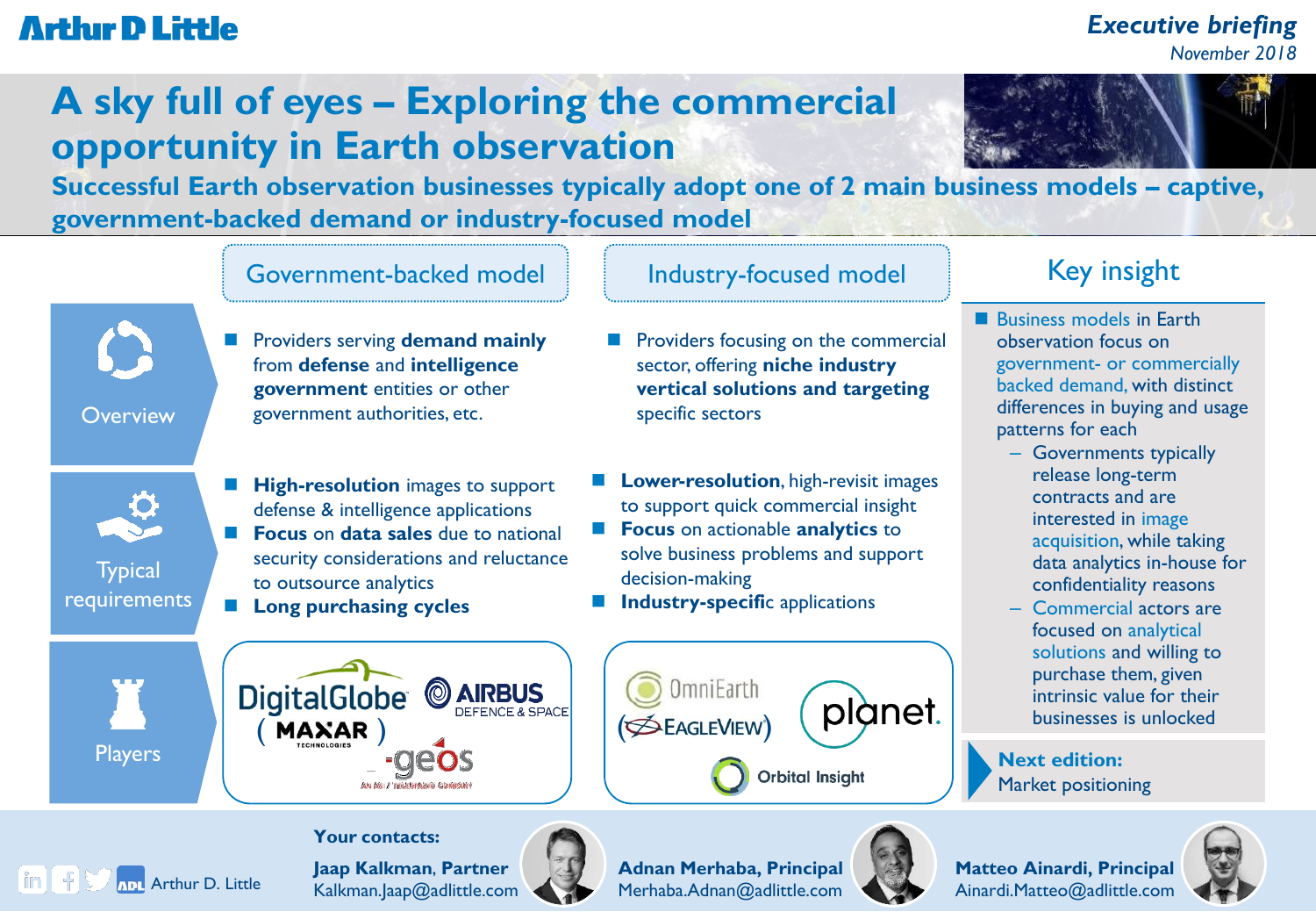#### *Executive briefing November 2018*

## **A sky full of eyes – Exploring the commercial opportunity in Earth observation**

**To capture the commercial opportunity in Earth observation, prospective players have three main options – choosing the right positioning depends on market specificities and internal aspects**

| Satellite operator                                                                                                                                                                  | $\bm{\omega}$<br><b>VAS player</b>                                                                                                                     | <b>Q</b> <sub>p</sub> Integrated player                                                                                                       | <b>Key insight</b>                                                                                                                                                                                                                                                                                                                                                                                                                                                                                                                                                    |
|-------------------------------------------------------------------------------------------------------------------------------------------------------------------------------------|--------------------------------------------------------------------------------------------------------------------------------------------------------|-----------------------------------------------------------------------------------------------------------------------------------------------|-----------------------------------------------------------------------------------------------------------------------------------------------------------------------------------------------------------------------------------------------------------------------------------------------------------------------------------------------------------------------------------------------------------------------------------------------------------------------------------------------------------------------------------------------------------------------|
| <b>Operating an Earth</b><br>observation satellite<br>constellation, offering data to<br>resellers or final customers                                                               | <b>Sourcing data from Earth</b><br>observation satellite operators<br>and offering VAS analytics<br>solutions                                          | <b>Integrating Earth</b><br>observation satellite<br>operations with VAS service<br>offerings                                                 | The decision on type of<br>market positioning needs to<br>take into account internal and<br>external factors:<br>$-$ From an external<br>perspective - market<br>demand, range of use<br>cases and technology<br>developments are key<br>$-$ From an internal<br>perspective - capabilities,<br>financial commitment and<br>risk tolerance need to be<br>taken into account<br>■ Uncertainty exists regarding<br>the sustainability of pure data<br>play/satellite operations due to<br>a shift towards open data and<br>data commoditization<br><b>Next edition:</b> |
| ■ Opportunity to<br>differentiate through a<br>unique data set/ images                                                                                                              | <b>Increased customer</b><br>interest in analytics<br>solutions<br>■ Capex-light model<br>Availability of open access<br>data sets (Sentinel, Landsat) | Control over data supply,<br>quality and cost of image<br>acquisition<br>Opportunity to<br>differentiate through a<br>unique data set/ images |                                                                                                                                                                                                                                                                                                                                                                                                                                                                                                                                                                       |
| ■ Capital intensive<br><b>Increasing number of Earth</b><br>observation <b>constellations</b><br><b>Availability of open-</b><br>access data and increasing<br>data commoditization | <b>No control</b> over image<br>supply and quality<br><b>Solution</b> Issues with data quality,<br>synchronization and<br>platform interoperability    | <b>Most capex intensive,</b><br>with uncertain returns<br><b>Availability of open-</b><br>access data and increasing<br>data commoditization  |                                                                                                                                                                                                                                                                                                                                                                                                                                                                                                                                                                       |
|                                                                                                                                                                                     |                                                                                                                                                        |                                                                                                                                               | Key success factors                                                                                                                                                                                                                                                                                                                                                                                                                                                                                                                                                   |

**Jaap Kalkman**, **Partner** Kalkman.Jaap@adlittle.com

**Your contacts:**



**Adnan Merhaba, Principal**



Arthur D. Little Kalkman.Jaap@adlittle.com Merhaba.Adnan@adlittle.com Ainardi.Matteo@adlittle.com **Matteo Ainardi, Principal** Ainardi.Matteo@adlittle.com

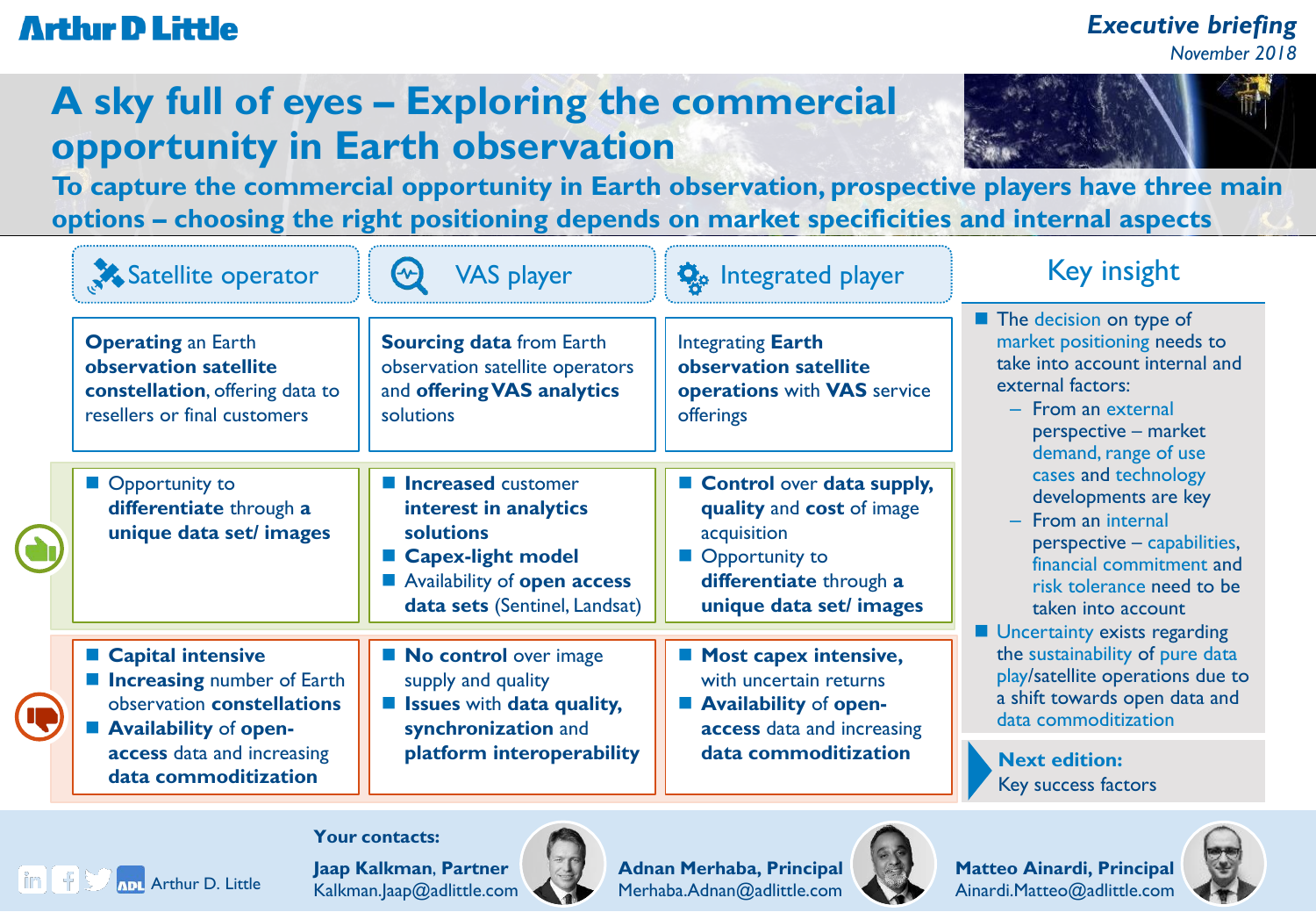### *Executive briefing November 2018*

## **A sky full of eyes – Exploring the commercial opportunity in Earth observation**

**To be successful in Earth observation, players need to combine a solution-based mind-set, advanced technical capabilities and strong market push**

Earth observations play – key success factors **Key insight** 



#### **Raise market awareness**

Raising **awareness** of Earth observation **applications**, as well as finding **new use cases** targeted at solving **industry-specific problems**, will be key in developing the market



#### **Adopt a solution-based, rather than a product-based mind-set** Focus on **developing solutions** together with clients, ensuring strong **understanding of end-user needs** and requirements rather than pushing a standard product set



#### **Leverage what you know**

Leverage **knowledge** of a **specific vertical** and understanding of local economic specificities to identify potential pockets of opportunities and design **tailored client solutions**



#### **Build up technical capabilities**

Build **capabilities** for **imagery analytics**, data **processing** & **management,** utilizing machine learning/artificial intelligence, and establish an easy-to navigate, **user**-**friendly interface**



#### **Distill insight leveraging a range of data sources**

Distill insight **combining satellite** Earth observation **data with other data sources**, which will create a **unique data pool** and **analytical depth**



- Combining technical capabilities and commercial acumen is key to winning in the Earth observation market
	- Key technical skills include imagery analytics, data processing & data management based on advanced technologies (e.g., machine learning/ artificial intelligence)
	- Commercial capabilities revolve around deep vertical knowledge, ability to proactively develop demand and explore new use cases, and adopting a solution-based mind-set

**Feel free to contact us for further insight**



**Matteo Ainardi, Principal** Ainardi.Matteo@adlittle.com



**Jaap Kalkman**, **Partner** Kalkman.Jaap@adlittle.com

**Your contacts:**



Arthur D. Little Kalkman.Jaap@adlittle.com Merhaba.Adnan@adlittle.com Ainardi.Matteo@adlittle.com **Adnan Merhaba, Principal**